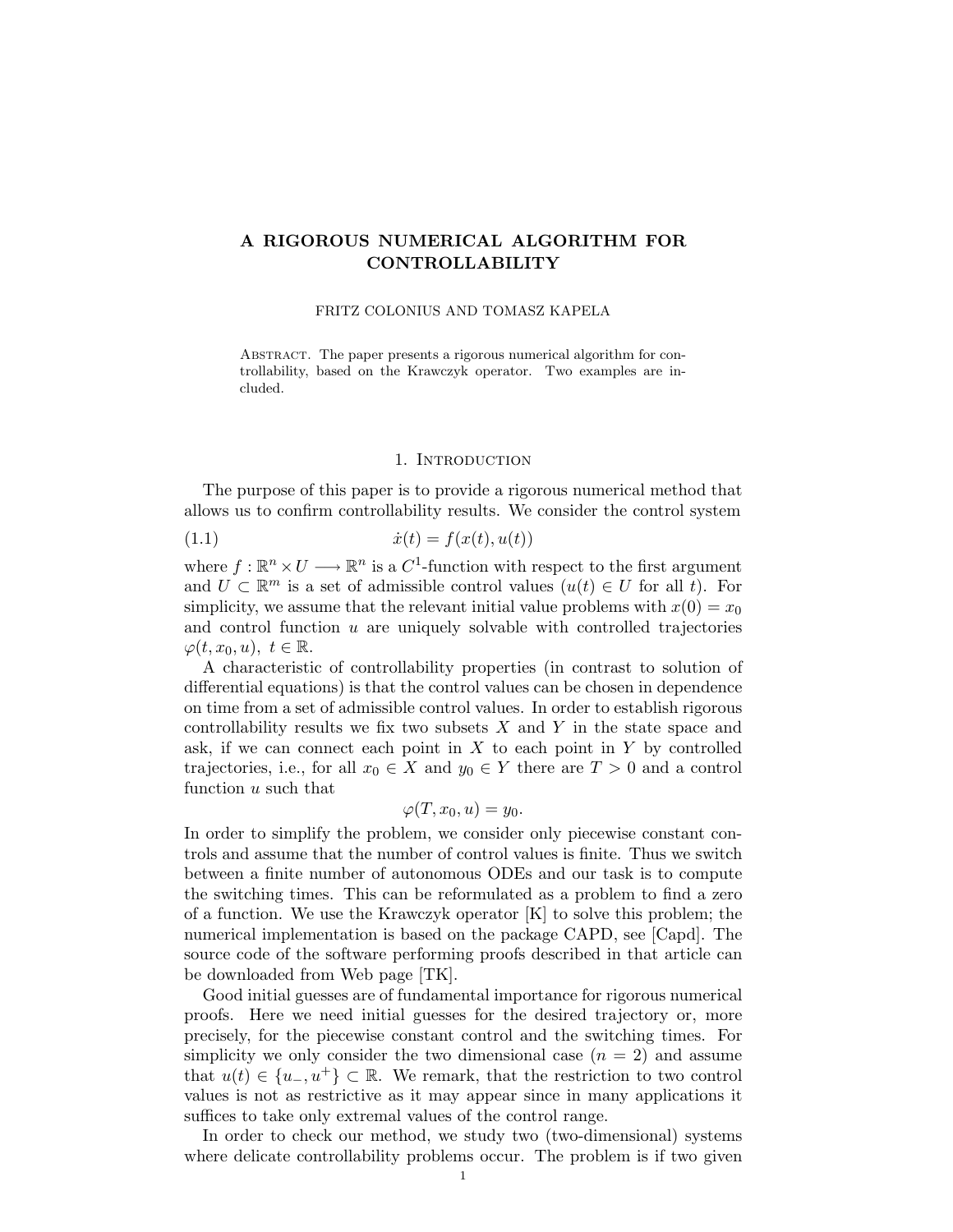points in the state space can be connected by a trajectory corresponding to a control with one switching. The first system from Häckl/Schneider [HaSch] concerns the existence of control-homoclinic orbits. The second system from Gayer [Ga] is the escape equation and concerns bifurcation problems for control sets. In both examples we show rigorous results and compare them with the numerical results in the cited references.

We hope that in the future it will be possible to do computations for problems with more than one switching, in state spaces of dimensions higher than two, and also with higher dimensional controls.

We remark, that, in the control literature, the controllability problem for two points has also been considered as an optimal control problem: If the points can be connected by a trajectory, they can (under mild assumptions) also be connected by a time optimal trajectory. The resulting optimal control problem leads to a two-point boundary value problem, which then is solved numerically. While this yields a numerical approximation, it does not yield a rigorous proof confirming controllability, contrary to our approach. We are not aware of any other rigorous numerical results that allow to establish controllability.

The contents of this paper are as follows:

In the next section we recall the definition and properties of the Krawczyk operator. Then our algorithm is presented. Here we put particular emphasis on describing how to find good initial guesses. Finally, the announced examples are analyzed.

### 2. Interval Krawczyk Method

Our controllability result will be based on a transformation to a problem to find a zero of a function. A basic tool will be the Krawczyk operator. We cite the following result from Krawczyk [K].

Assume that:

- $F: \mathbb{R}^n \longrightarrow \mathbb{R}^n$  is a  $C^1$  function,
- $X \subset \mathbb{R}^n$  is an interval set,
- $\bar{x} \in X$
- $C \in \mathbb{R}^{n \times n}$  is a linear isomorphism.

Then the Krawczyk operator is given by

$$
K(\bar{x}, X, F) := \bar{x} - CF(\bar{x}) + (Id - C[DF(X)])(X - \bar{x}).
$$

**Theorem 2.1.** With the assumptions and notation introduced above, the following holds:

- (1) If  $x^* \in X$  and  $F(x^*) = 0$ , then  $x^* \in K(\bar{x}, X, F)$ .
- (2) If  $K(\bar{x}, X, F) \subset intX$ , then there exists a unique  $x^* \in X$  such that  $F(x^*) = 0.$
- (3) If  $K(\bar{x}, X, F) \cap X = \emptyset$ , then  $F(x) \neq 0$  for all  $x \in X$ .

Remark. To compute the Krawczyk operator we need the value of function F in the point  $\bar{x}$  and interval hull of its derivative  $[DF]$  computed on the whole set  $X$ . Although  $C$  can be any non-degenerate matrix, the best choice is to take an approximation of the inverse of  $DF(\bar{x})$ .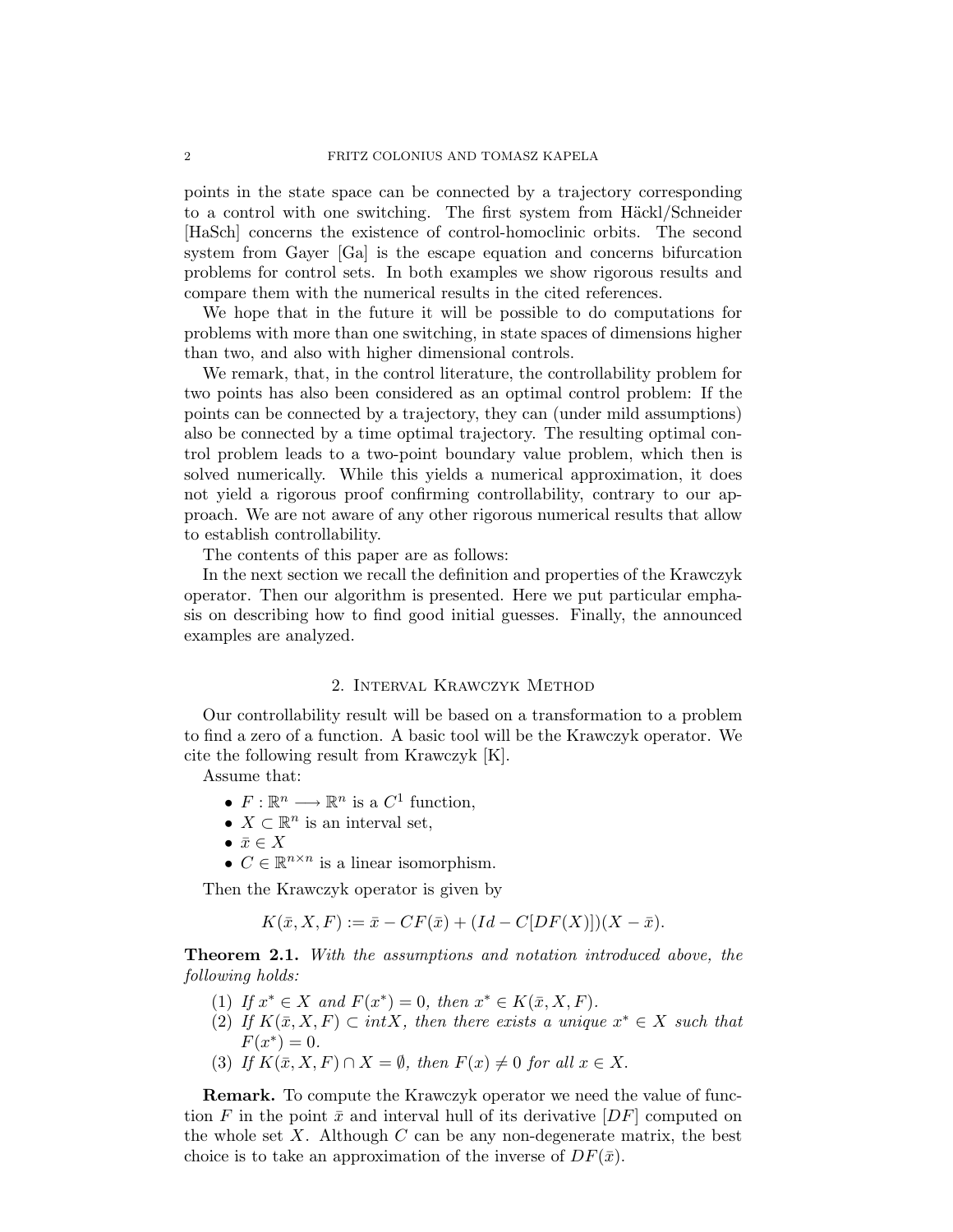#### 3. Searching for the switching times

It is convenient to introduce the following notation. Consider the autonomous equations in  $\mathbb{R}^n$ 

$$
\dot{x} = f_i(x) := f(x, u_i), \text{ where } i \in \{1, 2, ..., n\}.
$$

generating flows  $\varphi_i(t, x)$ . Thus they correspond to the constant controls  $u_i$ . Since we assume that f is a  $C^1$ -function with respect to x, the flows are  $C^1$ .

Fix  $x_0, y_0 \in \mathbb{R}^n$ . We want to find times  $t_1, t_2, ..., t_n \geq 0$  such that we can go from the point  $x_0$  to the point  $y_0$  following the first flow for the time  $t_1$  and then the second flow for the time  $t_2$ , etc. This means that we are searching for the solutions  $(t_1, \ldots, t_n)$  of the equation

$$
\varphi_n(t_n,\varphi_{n-1}(t_{n-1},\ldots,\varphi_1(t_1,x_0)\ldots))=y_0
$$

which is the same as searching for a zero of the function  $F_{x_0,y_0}: \mathbb{R}^n \to \mathbb{R}^n$ given by

$$
F_{x_0,y_0}(t_1,\ldots,t_n):=\varphi_n(t_n,\varphi_{n-1}(t_{n-1},\ldots,\varphi_1(t_1,x_0)\ldots))-y_0.
$$

To this function we can apply the Interval Krawczyk method.

**Theorem 3.1.** If for some interval set  $T \subset \mathbb{R}^n_+$  and a point  $t_0 \in T$  the rigorously computed Krawczyk operator  $K(t_0, T, F_{x_0, y_0})$  is contained in the interior of T, then there exists a trajectory joining the points  $x_0$  and  $y_0$ . Explicitly, there exist times  $(t_1, \ldots, t_n)$  such that  $(t_1, \ldots, t_n) \in T$  and  $y_0 =$  $\varphi_n(t_n, \varphi_{n-1}(t_{n-1}, \ldots, \varphi_1(t_1, x_0) \ldots)).$ 

**Proof:** For an application of Theorem 2.1 we have to show that  $F$  is a  $C^1$ -map. This follows, since by assumption the flows are  $C^1$  and, by the chain rule, the partial derivatives  $\frac{\partial F}{\partial t_i}$  exist and are continuous:

$$
\frac{\partial F}{\partial t_i} = (\varphi_n)_* \dots (\varphi_{i+1})_* f(\varphi_i(t_i, \varphi_{i-1}(t_{i-1}, ..., \varphi_1(t_1, x_0)...)))
$$

here the linearized flows  $(\varphi_j)_*$  are evaluated as

$$
(\varphi_j)_* = (\varphi_j)_* (t_{j+1}, f(\varphi_j(t_j, \varphi(t_{j-1}, \ldots, \varphi(t_1, x_0) \ldots))))
$$

We can easily generalize this result by replacing the initial and final points by interval sets.

Let X and Y be two interval sets in  $\mathbb{R}^n$  and define

$$
\bar{F}_{X,Y}(t_1,\ldots,t_n) = \varphi_n(t_n,\varphi(t_{n-1},\ldots,\varphi(t_1,X)\ldots)) - Y.
$$

Then we have  $F_{x_0,y_0}(t_1,\ldots,t_n) \in \overline{F}_{X,Y}(t_1,\ldots,t_n)$  for each  $(x_0,y_0) \in X \times Y$ .

**Corollary 3.2.** If for some interval set  $T \subset \mathbb{R}^n_+$  and a point  $t_0 \in T$  the rigorously computed Krawczyk operator  $K(t_0, T, \bar{F}_{X,Y})$  is contained in the interior of T, then for each  $(x_0, y_0) \in X \times Y$  there exists trajectory from the point  $x_0$  to  $y_0$ .

**Proof.** Let  $(x_0, y_0) \in X \times Y$ . Then  $K(t_0, T, F_{x_0, y_0}) \subset K(t_0, T, \bar{F}_{X, Y}) \subset$ *intT*. Theorem 2.1 yields the existence of a point  $t^* = (t_1^*, \ldots, t_n^*) \in T$  such that  $F_{x_0,y_0}(t^*)=0$ . Hence from the point  $x_0$  we can reach the point  $y_0$  by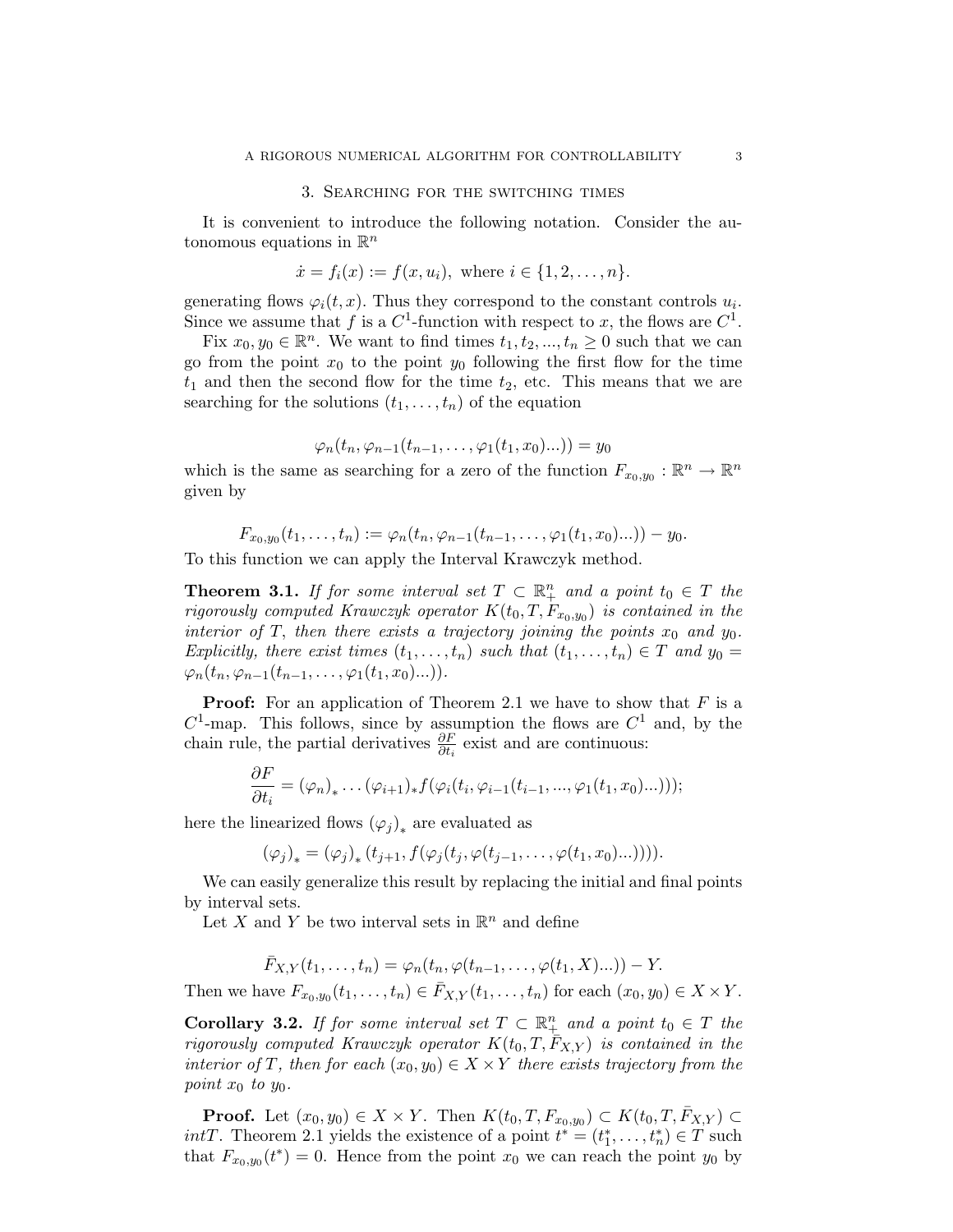first going for time  $t_1^*$  with the first flow, then with second one for time  $t_2^*$ , etc.

**Remark.** In order to obtain a function F on  $\mathbb{R}^n$ , we need that the number of switching times is equal to the dimension of the state space. If more switching times are needed, we have to split up the problem into subproblems. This, however, will require good estimates for the intermediate end points.

### 4. Algorithm isReachable

From now on we restrict our attention to two-dimensional case  $(n = 2)$ . For two given sets  $X$  and  $Y$  if algorithm **isReachable** returns **true** then each point in the set  $Y$  can be reached from each point in the set  $X$ . On the other hand if this algorithm returns false we can not conclude that there are points in  $Y$  that are not reachable from some points in  $X$ .

INPUT

- $\varphi_1(t, x)$ ,  $\varphi_2(t, x)$  two dynamical flows,
- $X$  an interval set of "starting" points,
- $\bullet$  Y an interval set, whose reachability we want to check,

OUTPUT

- true if we succeeded to show that every point in  $Y$  can be reached from each point in  $X$ ,
- false otherwise.

We return **true** if and only if for some interval set T and  $t_0 \in T$  the rigorously computed Krawczyk operator  $K(t_0, T, \bar{F}_{X,Y})$  is subset of  $intT$ . But for this we need good approximations of times T and  $t_0 \in T$ . On one hand the set  $T$  should be as small as possible to enable rigorous computation and to provide good approximation of the Krawczyk operator. On the other hand it should be also big enough to guarantee that all "switching" times are included in  $T$  and that the values of the Krawczyk operator, even if it is overestimated, form a subset of the interior of T.

In the first step of algorithm we want to approximate the "switching" times and define a "good" set  $T$ . There are several possibilities:

- we may already have very good approximations from analytic knowledge or from numerical simulations and we want to define set T manually.
- we may have only rough estimates and we want to improve them.
- we do not have any initial guesses and we need an algorithm to find estimates and to define the set T.

In the first case we just use those approximations. A possible method for the third case is presented in subsection 4.2. This method can be also used to improve the existing estimates. If the used approximations method fails and we do not have any initial guesses for the set  $T$  then we return **false**.

The main part of this algorithm is to compute rigorously the Krawczyk operator and to check a suitable inclusion. We use the  $C<sup>1</sup>$ -Lohner algorithm (see [ZLo]) implemented in the CAPD package [Capd], which provides rigorous bounds for trajectories and derivatives of dynamical flows. We can perform computations using various values of parameters such as the time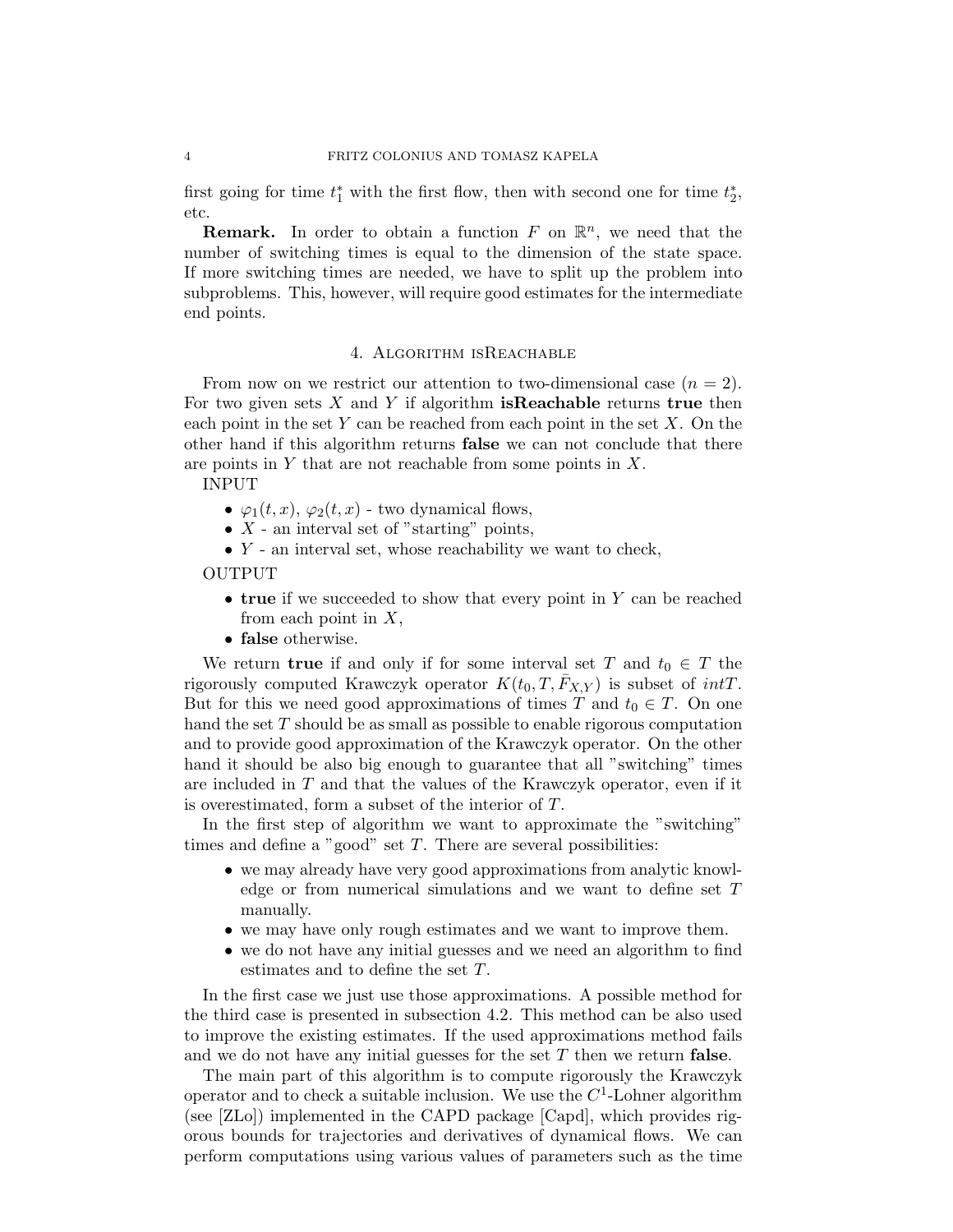step and the order of the Taylor method. We can also try to increase or decrease the set T.

If one of these attempts succeeds (which means that values of the Krawczyk operator are contained in the interior of the set  $T$ ) then we return **true**. If all of them fail we return false.

4.1. Method of intersection times approximation. We have two dynamical flows  $\varphi_1(t,x)$ ,  $\varphi_2(t,x)$  and two points  $x_0$  and  $y_0$ . We want to find approximations  $t_1$  and  $t_2$  of times  $t_1$  and  $t_2$ , respectively, such that  $\varphi_2(t_2, \varphi_1(t_1, x)) = y_0$ . For this we perform a simulation of the trajectory starting in the point  $x_0$  and the backwards trajectory starting in the point  $y_0$ . Then we search for an estimated intersection point and corresponding times  $t_1$  (from point  $x_0$  to the intersection point) and  $t_2$  (from the intersection point to  $y_0$ ).

Let  $\Psi(h, x)$  be a non-rigorous method for integrating ordinary differential equations (for a given time step h and starting point x it returns an estimation of  $\varphi(h,x)$ . We follow the trajectory of the flow  $\varphi_1$  starting in the point  $x_0$  up to time  $t_1^{max}$  using a time step  $h_1 > 0$  and the backwards trajectory of the point  $y_0$  under the flow  $\varphi_2$  with a time step  $h_2 > 0$  up to time  $t_2^{max}$ . We have  $x_n = \Psi_1(h_1, x_{n-1})$  for  $n = 1, 2, ..., N_1$  and  $y_k = \Psi_2(-h_2, y_{k-1})$  for  $k = 1, \ldots, N_2$  where  $N_i = [t_i^{max}/h_i]$ . We assume now that during a single time step the trajectories are straight lines. Then for each  $k$  and  $n$  we check if the segments  $\overline{x_{n-1}x_n}$  and  $\overline{y_{k-1}y_k}$  intersect. Thus we search for a solution  $(s_1, s_2)$  of the equation

$$
x_{n-1} + s_1 \cdot \overrightarrow{x_{n-1}x_n} = y_{k-1} + s_2 \cdot \overrightarrow{y_{k-1}y_k}.
$$

If for some *n* and *k* we have  $0 \leq s_1 \leq 1$  and  $0 \leq s_2 \leq 1$  then we set  $t_1 = h_1 \cdot [(n-1) + s_1]$  and  $t_2 = h_2 \cdot [(k-1) + s_2]$ .

This method needs a lot of computation to get good approximations, because small time steps lead to many segments to be checked. A method to circumvent this is to use first a large time step to get rough estimates; once we have intersecting segments for some  $n$  and  $k$ , we can approximate the trajectory between  $x_{n-1}$  and  $x_n$  and between  $y_{k-1}$  and  $y_k$  with a smaller time step and again search for intersecting segments. By iterating this division procedure we can come very close to the real intersection point. The same can be done if we already have some rough estimates. We can search for the intersection only locally, in order to decrease the number of segments. In the implementation we take  $M$  segments before the approximate intersection point and M segments after (usually M was set to 100).

It is possible that there exist more than one intersection point. In this case we can apply several strategies: just take first one found; take the one with the smallest possible  $t_1$  or  $t_2$ ; or each of them or just pick one manually. The Krawczyk method needs that this intersection point is isolated and that, at least in the set T, there is exactly one "switching" time for each pair  $(x_0, y_0)$ in  $X \times Y$ .

4.2. Times estimates for the Krawczyk method. We have two interval sets  $X$  and  $Y$  and we want to find a set  $T$  and a point  $t_0$ , which are good initial approximations needed by Krawczyk method.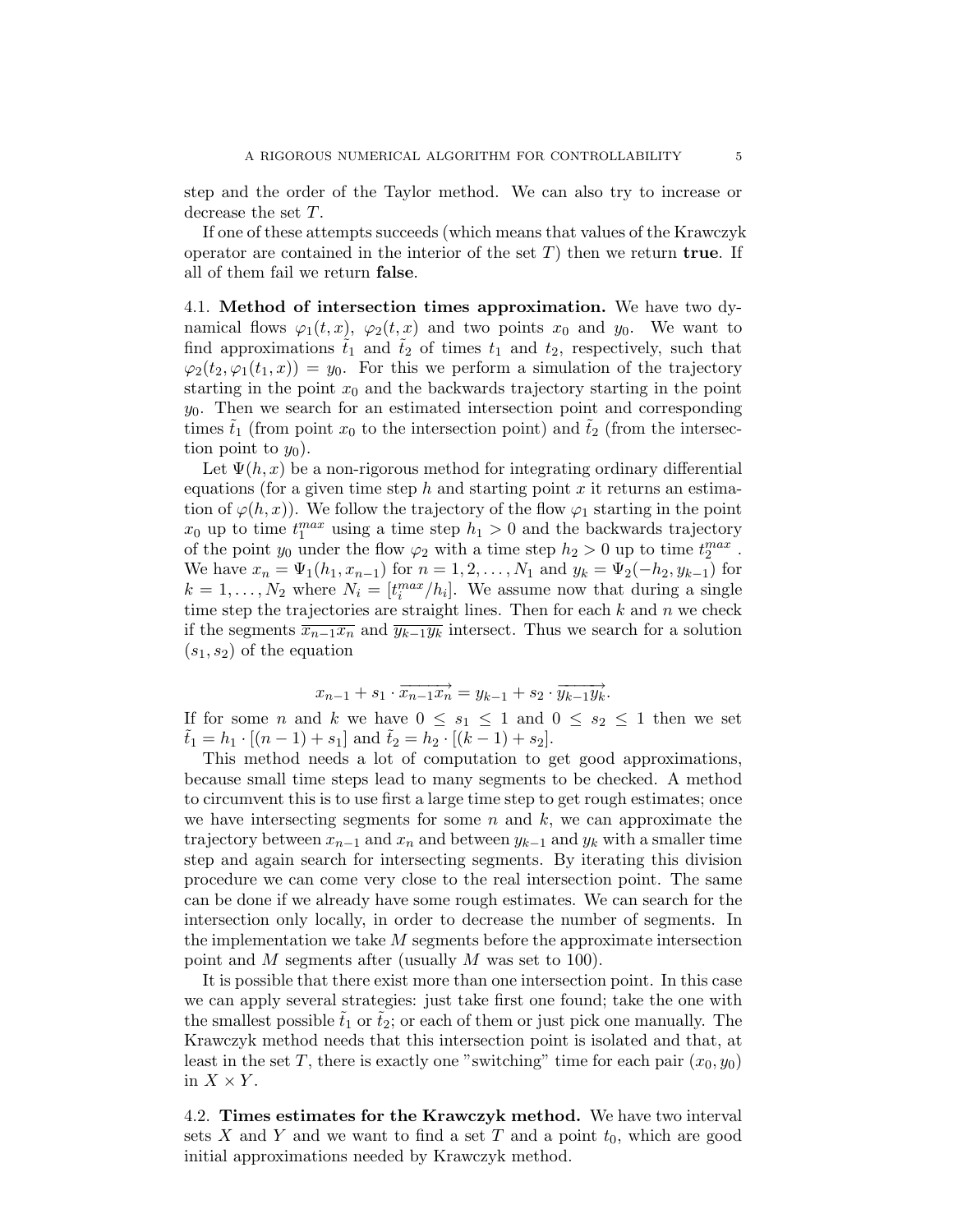If the sets X and Y consist of one point  $x_0$  and  $y_0$  respectively, we can use the algorithm described in previous section to find approximations  $t_1$ and  $\tilde{t}_2$ . Then we set  $t_0 = (\tilde{t}_1, \tilde{t}_2)$  and  $T = [\tilde{t}_1 - \delta_1, \tilde{t}_1 + \delta_1] \times [\tilde{t}_2 - \delta_2, \tilde{t}_2 + \delta_2]$ . The real positive numbers  $\delta_1$  and  $\delta_2$  are chosen manually by a process of trial and error.

If the set  $X$  or  $Y$  consists of more than one point, then we can take one point from each of them and proceed like for one point sets choosing appropriate  $\delta_1$  and  $\delta_2$ . We can also perform more simulations to obtain better approximations. Usually we have infinite sets, so we have to choose some finite subsets.

Let  $X_0$  and  $Y_0$  be finite subsets of X and Y, respectively (if X or Y is an interval set then we can take subset of all vertices). For each  $x_0 \in X_0$ and  $y_0 \in Y_0$  we search for times  $\tilde{t}_1$  and  $\tilde{t}_2$  using the algorithm from previous section. Then we define T to be an interval set containing all pairs  $(t_1, t_2)$ . It should not be the smallest possible interval set, because we want to show that Krawczyk operator is contained in the interior of this set (if our estimates are accurate, then they will also be contained in the values of the Krawczyk operator). In our implementation we calculate the interval hull of all pair  $(t_1,t_2)$  and then multiply the diameter of that interval hull by some factor (usually equal to 2). As  $t_0$  we take the middle point of T.

If for some point  $y_0$  and  $x_0$  we do not find an intersection point, then we say that our estimation procedure failed.

# 5. Examples

The first example is the Takens-Bogdanov oscillator, where Häckl/Schneider [HaSch] (compare also Colonius/Kliemann [CK]) could analytically confirm the existence of a control range such that two given points can be connected by a trajectory with one switching (while constant controls do not allow this). Furthermore, they established a nonrigorous numerical example of such a control range. The second one is the escape equation. Here, for controllability problems, Gayer [Ga] could establish numerical estimates for the required size of the control range.

5.1. The Takens-Bogdanov oscillator. The controlled Takens-Bogdanov oscillator is given by

$$
\dot{x} = y
$$
  
\n
$$
\dot{y} = \lambda_1 + \lambda_2 x + x^2 + xy + u(t),
$$
  
\n
$$
u(t) \in [-\rho, \rho]
$$

with real parameters  $\lambda_1, \lambda_2, \rho$ . It is known (cp. [CK, Section 9.4] for the following assertions) that for parameters  $(\lambda_1, \lambda_2)$  in a certain subset  $S_2 \subset \mathbb{R}^2$ the uncontrolled system has a stable fixed point and a hyperbolic fixed point without homoclinic orbit. For small  $\rho > 0$  there are two simply connected control sets (i.e., maximal subsets of complete controllability), one around each of the equilibria. These control sets contain all stable and all hyperbolic equilibria, respectively, corresponding to constant controls in  $[-\rho, \rho]$ . For the parameter values in  $S_2$  given by

$$
\lambda_1 = -0.3, \lambda_2 = -1
$$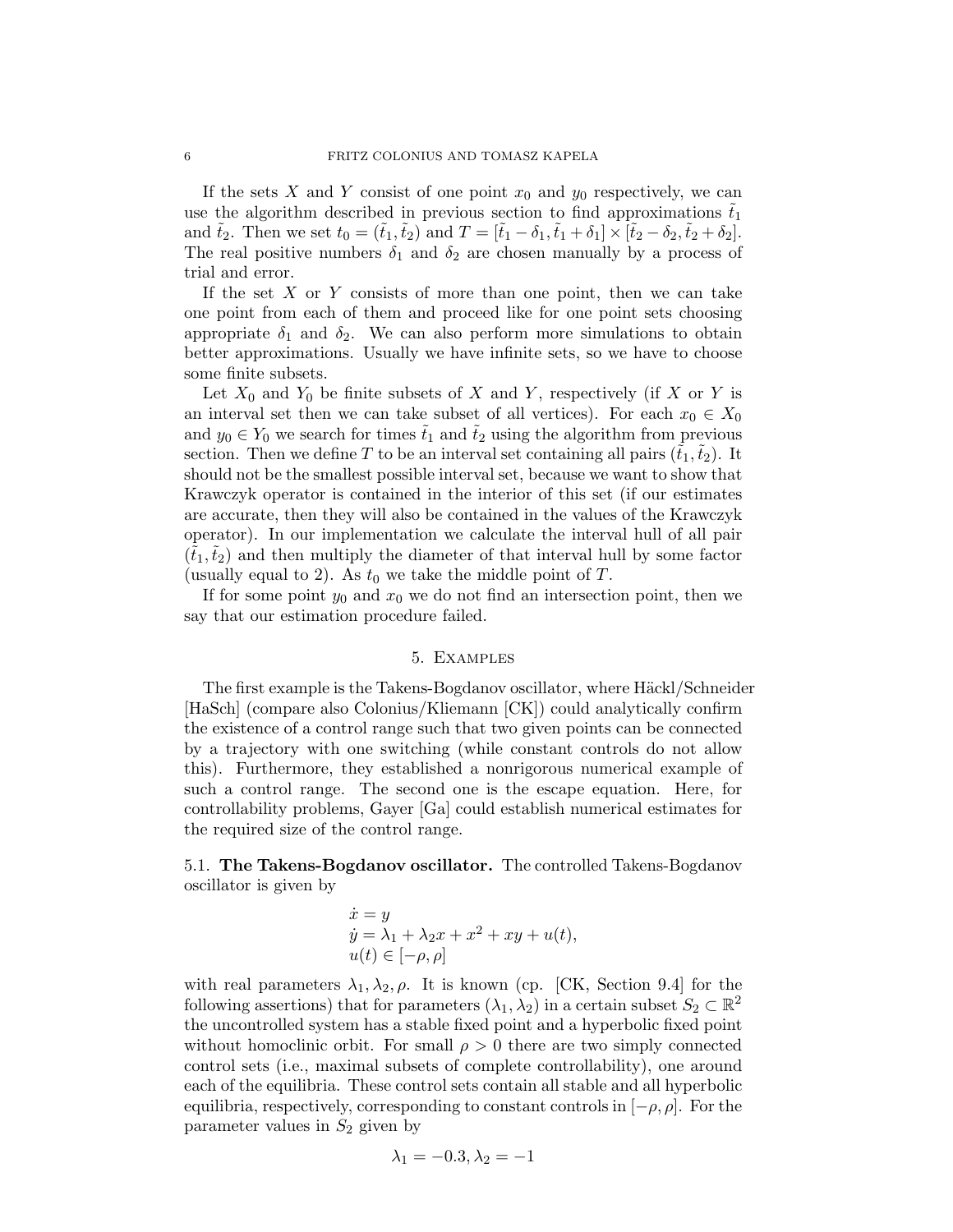

Figure 1. Numerical simulations of control sets for the Takens-Bogdanov oscillator with  $\lambda_1 = -0.3$ ,  $\lambda_2 = -1$ ,  $\rho =$ 0.05

one can prove that there is  $\rho > 0$  such that the control set containing the hyperbolic equilibrium is not simply connected and surrounds the other control set. A numerical computation for the control range given by  $\rho =$ 0.05 shows this behavior; it is reproduced in Figure 1: There are control homoclinic orbits, while it is known that for constant controls  $u \in [-\rho, \rho]$ there is no homoclinic orbit.

Our goal was to prove that for these parameter values there is a control heteroclinic orbit.

We will show that there exists a trajectory joining the point  $x_0 = (1.26, 0.0)$ , which is the hyperbolic fixed point for  $u(t) = -0.0276$  (it is near the hyperbolic fixed point for  $u(t) = -\rho$ , and the fixed point  $y_0 = (1.207106781, 0.0)$ for  $u(t) = \rho$ . This trajectory goes around the invariant control set.

To show this we will use the following two control values: first  $u_1(t) =$  $\rho = -0.05$  and then  $u_2(t) = 0.04$ . So we have two vector fields

$$
f_1(x, y) = (y, x^2 + xy - x - 0.35),
$$
  
\n
$$
f_2(x, y) = (y, x^2 + xy - x - 0.26).
$$

Our initial guesses for the times are  $t_0 = (t_1, t_2) = (2.9039196889, 10.559934)$ . We set  $T = [t_1 - \delta_1, t_1 + \delta_1] \times [t_2 - \delta_2, t_2 + \delta_2]$  where  $\delta_1 = 2.e - 9$  and  $\delta_2 = 2.e - 3$ . In the first approximation we obtain two intersection points of trajectory of  $x_0$  and backwards trajectory of  $y_0$ . We choose the point with the smaller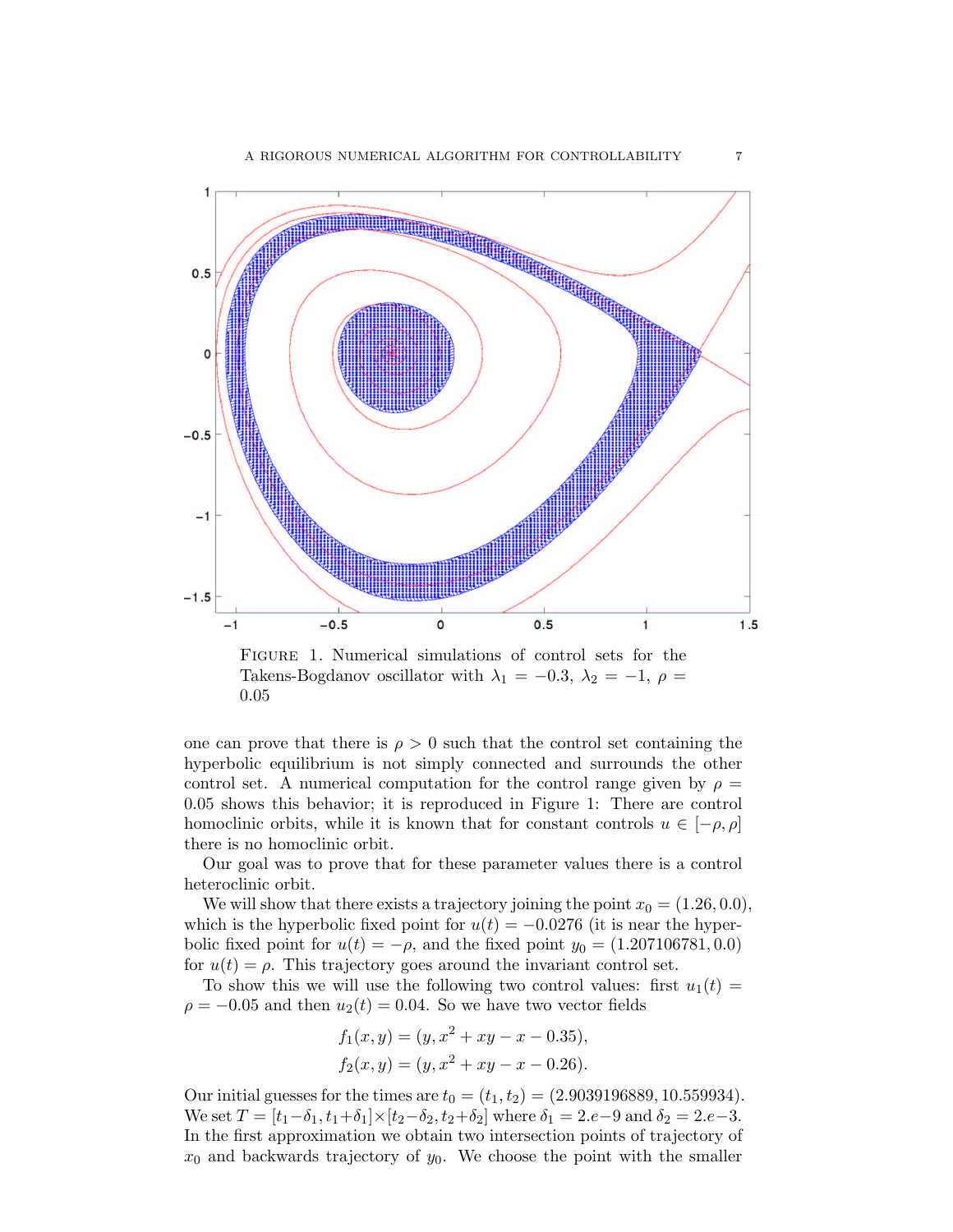

FIGURE 2. Controlled heteroclinic trajectory for the Takens-Bogdanov oscillator with  $\lambda_1 = -0.3$ ,  $\lambda_2 = -1$ ,  $\rho = 0.05$ 

time  $t_1$  and then we start several times our approximation procedure with decreasing time steps.

To compute the Krawczyk operator we use the  $C<sup>1</sup>$  Lohner algorithm with time step equal to 0.01 and a 6th order Taylor method. We obtain this values by performing computations with different time steps and orders and then comparing diameters of computed Krawczyk operators.

Finally, we obtain that

 $K(t_0, T, F_{x_0, y_0}) \subset [2.9039196882987688, 2.9039196895134038] \times$ 

 $[10.558743378108383, 10.561125701344494] \subset intT.$ 

From Theorem 3.1 it follows that there exists a trajectory joining the points  $x_0$  and  $y_0$ .

We also performed computations with the same parameters for small interval sets X and Y around the points  $x_0$  and  $y_0$  (we took radius 10<sup>-14</sup>) and we obtained

 $K(t_0, T, F_{X,Y}) \subset [2.903919687831086, 2.9039196899790425] \times$ 

 $[10.557940607196224, 10.5619284723529] \subset intT.$ 

Theorem 3.2 implies the existence of trajectories from each point in the set X to each point in Y. In this example, the sets X and Y are very small because we are very close to the hyperbolic point.

In both cases the computation times was approximately 1 second.

5.2. Escape equation. The controlled escape equation is given by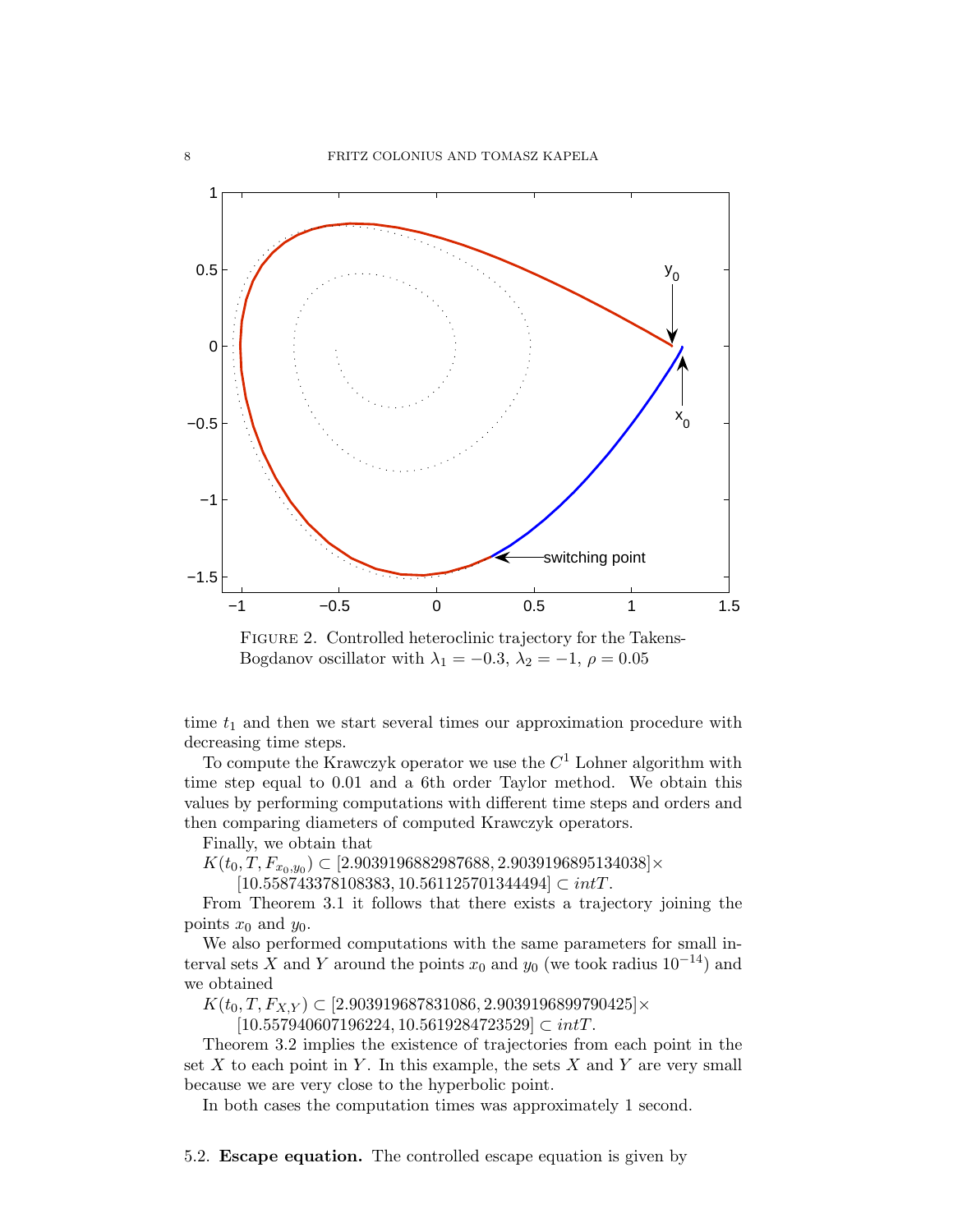

FIGURE 3. Simulations of control sets for the controlled escape equation with  $\rho = 0.041$ .

$$
\dot{x} = y
$$
  
\n
$$
\dot{y} = \lambda y + x^2 - x + u(t),
$$
  
\n
$$
u(t) \in [-\rho, \rho]
$$

where  $\lambda$  and  $\rho$  are real parameters.

Figures 3 and 5 show simulations of control sets for  $\lambda = -0.1$  and two values of  $\rho$  due to T. Gayer (for more details see [Ga]). For  $\rho = 0.041$ there are two control sets, variant control set surrounds invariant one. For  $\rho = 0.04$  we also have two control sets, but the variant control set is simple connected. For  $\lambda = -0.1$  and  $\rho = -0.041$  we will prove the existence of a periodic orbit (see Figure 4), going around the invariant control set. For  $\rho = 0.04$  we proved that the simulation is not exact and that for this parameter there still exists the controlled trajectory starting and ending in the variant control set and going around the invariant control set (see Figure 6).

We set  $x_0 = y_0 = (0.95, 0)$ , this is a point near the leftmost hyperbolic equilibrium. We have two vector fields

$$
f_1(x, y) = (y, -0.1y + x^2 - x - 0.041),
$$
  
\n
$$
f_2(x, y) = (y, -0.1y + x^2 - x + 0.041)
$$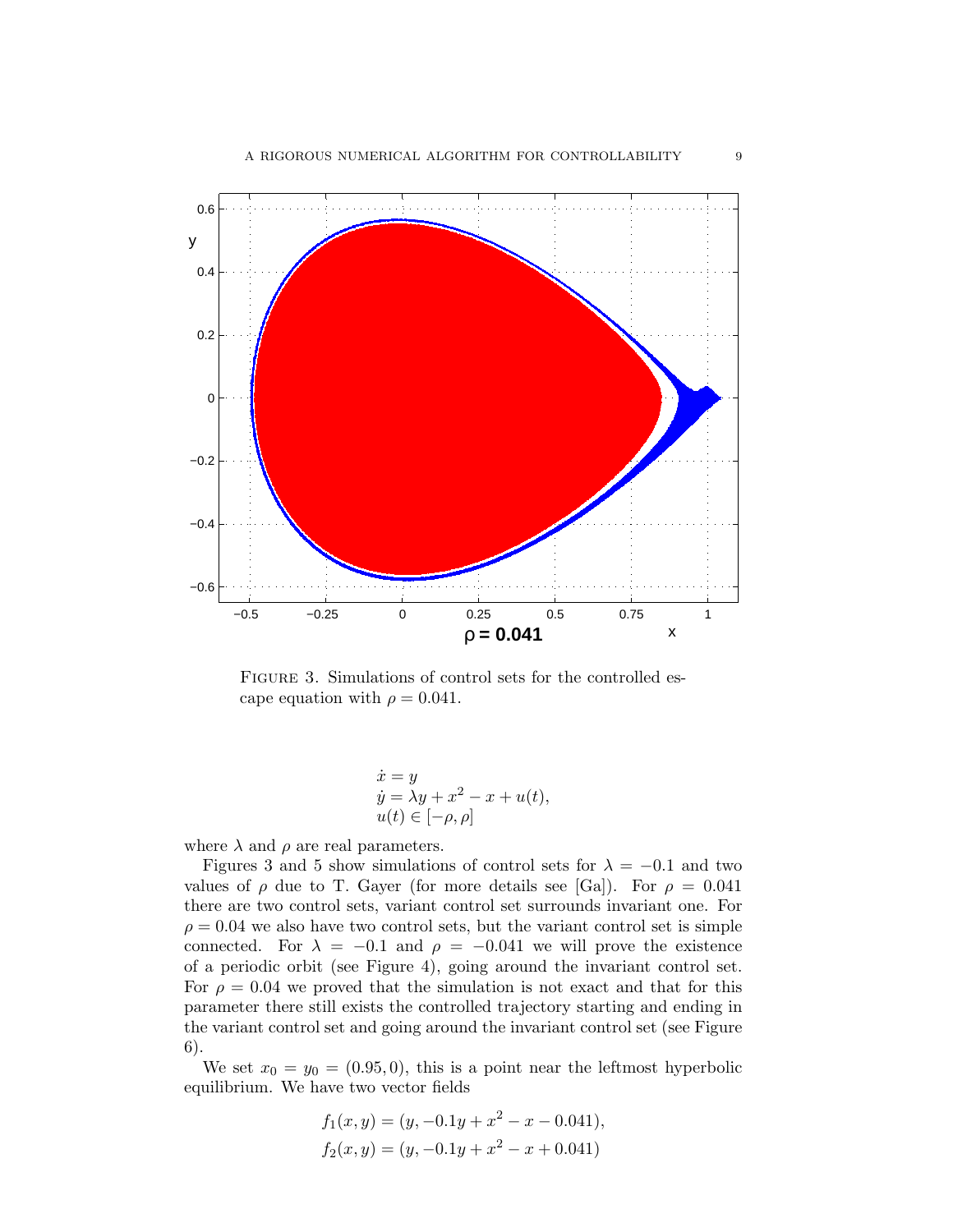

FIGURE 4. Controlled periodic orbit for the controlled escape equation with  $\rho = 0.041$ 

and approximations of switching times  $t_1 = 5.18658693445$  and  $t_2 = 7.18515699298$ . Again we take  $T = [t_1 - \delta_1, t_1 + \delta_1] \times [t_2 - \delta_2, t_2 + \delta_2]$  to be interval ball around our time approximations  $(\delta_1 = 2.e - 9, \delta_2 = 2.e - 6)$ . The first approximation brings us two intersection points between the trajectory of  $x_0$  and the backwards trajectory of  $y_0$ , but this time we take the point with larger  $t_1$  and start our approximation method near this point (the same can be done with the other point).

We check that for parameters: time step equal to 0.0425 and the 6th order Taylor method, the values of the Krawczyk operator are contained in interior of the set T. Hence Theorem 3.1 implies the existence of a trajectory joining the points  $x_0$  and  $y_0 = x_0$ . Thus a periodic orbit is obtained (cp. Figure 4).

In the case  $\rho = 0.04$ , to prove that the variant control set is not simple connected we take two hyperbolic stable points  $x_0 = (1.0385, 0.0)$  and  $y_0 =$  $(0.9582575695, 0.0)$  which correspond to controls  $u(t) = -0.03998225$  and  $u(t) = 0.04$  respectively and we show that there is a controlled trajectory joining this points going around the invariant control set. Our simulations shows that for that range of the control it does not exist the controlled periodic orbit with only one switching. To reach the point  $y_0$  in a finite time we cannot use the maximal value of the control. We use controls  $u_1 = -0.04$ and  $u_2 = 0.0399$ . Our approximation procedure brings us  $t_1 = 13.769247218$ and  $t_2 = 11.400673878$ . Using time step 0.0825 and a 10th order of the Taylor method we showed that the interval Krawczyk operator is contained in the interior of the set  $T = [t_1 - \delta_1, t_1 + \delta_1] \times [t_2 - \delta_2, t_2 + \delta_2]$  where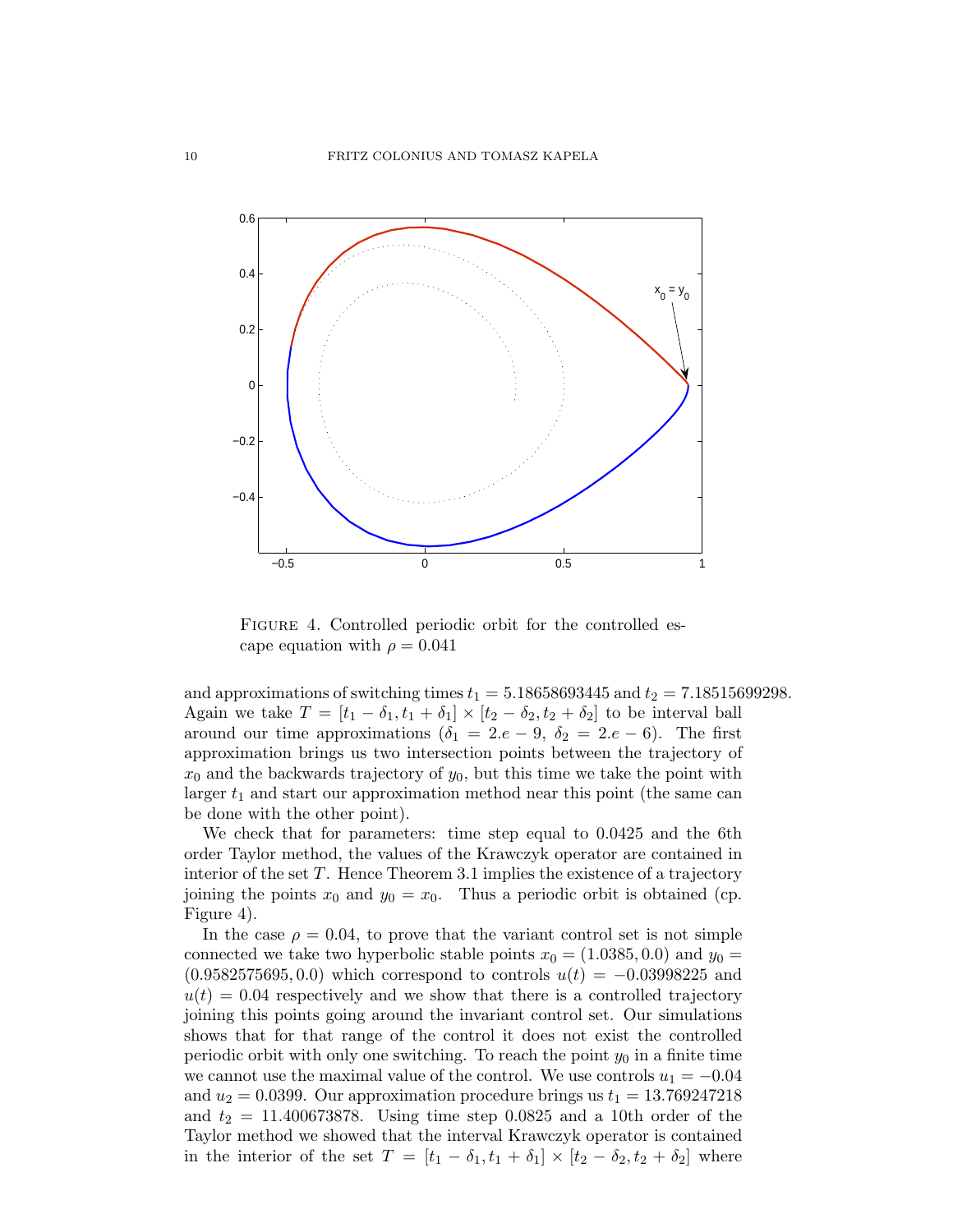

FIGURE 5. Simulations of control sets for the controlled escape equation with  $\rho = 0.040$ .

 $\delta_1 = 1.e - 8$  and  $\delta_2 = 2.e - 3$ . Hence the existence of the trajectory joining points  $x_0$  and  $y_0$  follows from Theorem 3.1.

Acknowledgement. Tomasz Kapela was supported by CTS (European, Control Training Site) in the form of a fellowship. We thank Tobias Gayer for the permission to use Figure 3 from [Ga].

## **REFERENCES**

- [Capd] CAPD Computer assisted proofs in dynamics, a package for rigorous numerics, http://capd.wsb-nlu.edu.pl/
- [CK] F. Colonius, W. Kliemann, The Dynamics of Control, Birkhäuser 2000.
- [Ga] T. Gayer, Control sets and their boundaries under parameter variation, J. Differential Equations 201(2004), 177-200.
- [HaSch] G. Häckl, K. Schneider, Controllability near Takens-Bogdanov points, J. Dyn. Control Systems 2(1996), 585-598.
- [K] R. Krawczyk, Newton-Algorithmen zur Bestimmung von Nullstellen mit Fehlerschranken, Computing 4(1969), 187–201.
- [N] A. Neumeier, Interval methods for systems of equations. Cambridge University Press, 1990.
- [TK] T. Kapela Homepage, http://www.ap.krakow.pl/˜tkapela/
- [ZLo] P. Zgliczyński,  $C^1$ -Lohner algorithm, Foundations of Computational Mathematics, (2002) 2:429–465